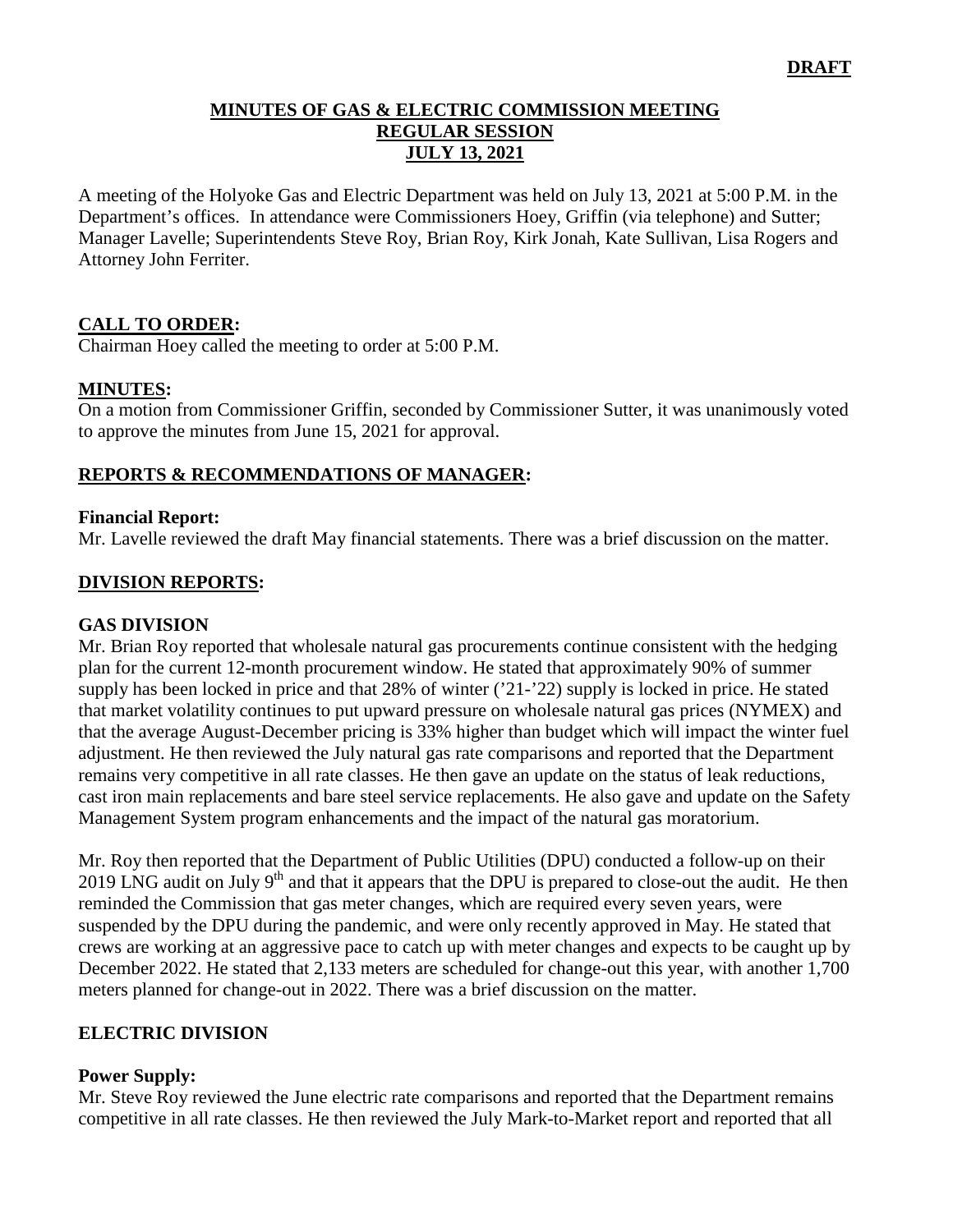transactions are within policy limits. He also gave an update on peak load reduction activities and an update on the Citizens and Convergent Energy Battery Storage projects. He further reported that the Large Industrial Electric Contract rate was scheduled to expire at the end of the year and that staff will present a proposed successor rate at a future meeting. There was a brief discussion on the matter.

# **TRANSMISSION & DISTRIBUTION**

Mr. Roy reported that nine (9) of fifty (50) Transmission and Distribution commitments have been completed to date, with the remainder in process and on schedule for completion by the end of the year. He then gave an update on replacement of VT's and CCVT's at North Canal substation and reported that four of six sets of terminals have been replaced and returned to normal. He also reported that outages have been scheduled through CONVEX to complete the replacement of the remaining two sets of VT's by the end of July. He then gave an update on load reduction activities and efforts to design a successor Large Industrial Electric contract for the HIPA group. Commissioner Hoey asked if the Department had behind the meter storage activity ongoing or planned for the near future. Mr. Lavelle stated that the residential storage project had been terminated due to the failure of the battery supplier to produce a viable product. He stated that Mr. Roy is currently developing a Grid Modernization plan that will accommodate behind the meter storage and other capabilities and that he would have more to report on that in the near future. There was a brief discussion on the matter.

## **ELECTRIC PRODUCTION**

Mr. Steve Roy reported that year-to-date hydro generation is behind plan by approximately 18,000 MWh (~12,6%) due to low water flows. He stated that July generation has started off higher than plan due to higher than average rain so far and that the monthly target should be met by mid-month. Mr. Roy then gave an update on the Canal Log Boom construction and the Hadley Falls Unit #2 overhaul design. There was a brief discussion on the matter.

### **TELECOMMUNICATIONS**

Mr. Jonah gave an update on the status of sales activity, capital projects and help desk activity. There was a brief discussion on the matter.

# **CUSTOMER SERVICE**

Ms. Rogers reported that foot traffic has increased steadily at the main office, but is still well off of the normal pace. She further reported that she expects that the new payment kiosk will be installed at the Drive-Thru station by the end of October. There was a brief discussion on the matter.

# **MARKETING AND COMMUNICATIONS**

Ms. Sullivan gave an update on the Fiber To The Home (FTTH) interest survey and reported that over 1,100 responses have been received to date. She also stated that efforts were underway to continue to promote the survey through various media outlets to ensure that all customers are familiar with how to access the interest form before the survey process is closed on July  $23<sup>rd</sup>$ . She also gave an update on the SpryEngage outage communication system that will be launched this week to improve outage communications. She then reported that she is working on the development of clean energy logos that customers can use to promote their use of clean energy through HG&E. Finally she reported that the ribbon cutting for the Martin Dunn Energy Center will be held on July 29 at 2 PM. There was a brief discussion on the matter.

### **OLD BUSINESS:** None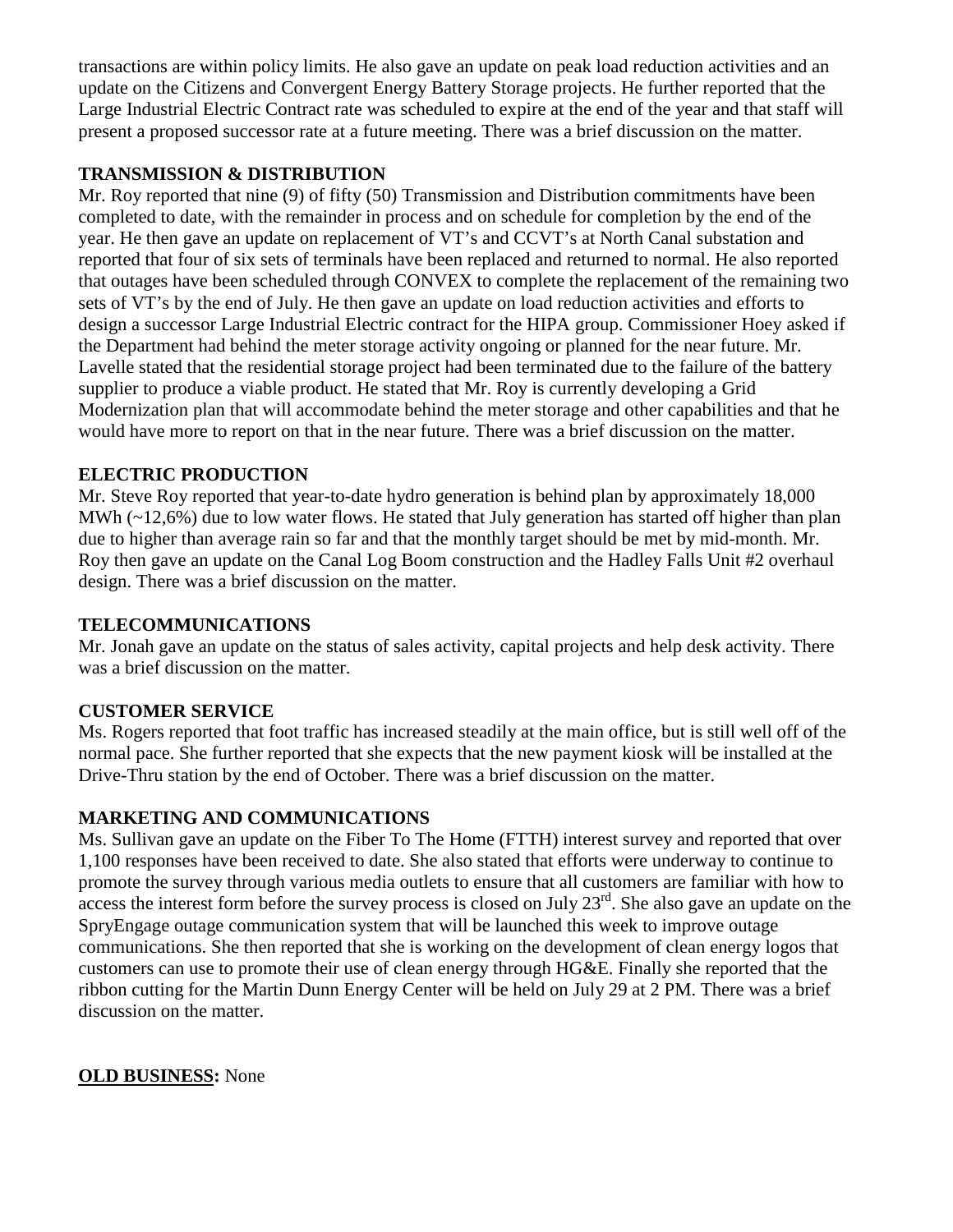### **NEW BUSINESS:**

**COMMERCIAL ENERGY CONSERVATION PROGRAM MODIFICATION:** Mr. Lavelle recommended that the Commission authorize modifications to the Commercial Energy Conservation Program, consistent with the recommendations in the July 7, 2021 memorandum from Sophie Theroux, Energy Conservation Coordinator. After a brief discussion and on a motion from Commissioner Griffin, seconded by Commissioner Sutter, it was unanimously voted to authorize the rate modifications per the recommendation of management.

### **SPONSORSHIP REQUEST- GREATER HOLYOKE CHAMBER OF COMMERCE:** Mr.

Lavelle reported that the Department received a sponsorship request from the Greater Holyoke Chamber of Commerce. He stated that the request is consistent with the level of support that the Commission has approved for the last several years at the Corporate Sponsor Level and he recommended that it be approved. After a brief discussion and on a motion from Commissioner Griffin, seconded by Commissioner Sutter, it was unanimously voted to approve the sponsorship per the recommendation of management.

## **BID AUTHORIZATIONS:**

**DIVE SURVEYS & MAINTENANCE ANNUAL CONTRACT:** Mr. Lavelle recommended that the Commission authorize the solicitation of bids for Dive Surveys and Maintenance requirements for the annual hydro-electric facilities maintenance requirements. After a brief discussion, and on a motion from Commissioner Griffin, seconded by Commissioner Sutter, it was unanimously voted to authorize the bid per the recommendation of management.

# **BIDS RECEIVED:**

**35 KV PADMOUNTED THREE-WAY SWITCHGEAR:** Mr. Lavelle recommended that the Commission award the contract for 34.5 KV Switchgear to E.L. Flowers, the lowest qualified bidder meeting requirements of the specification. After a brief discussion and on a motion from Commissioner Griffin, seconded by Commissioner Sutter, it was unanimously voted to award the contract per the recommendation of management.

**30 WATER ST. OLD STEAM PLANT ROOF REPLACEMENT:** Mr. Lavelle recommended that the Commission award the contract for the Steam Plant Roof Replacement to DP Carney, the lowest qualified bidder meeting requirements for the solicitation. After a brief discussion and on a motion from Commissioner Griffin, seconded by Commissioner Sutter, it was unanimously voted to award the contract per the recommendation of management.

**UTILITY OPERATIONS NETWORK UPGRADE – PHASE 3:** Mr. Lavelle recommended that the Commission authorize the expenditure of up to \$75,911 for the purchase of hardware and associated network equipment to replace the existing equipment on the Utility Operations Network access layer. He stated that the recommendation is the third phase of a three phase project to upgrade the network infrastructure in order to keep pace with increased network traffic, maintain reliability and improve the security posture of the network. After a brief discussion and on a motion from Commissioner Griffin, seconded by Commissioner Sutter, it was unanimously voted to authorize the expenditure per the recommendation of management.